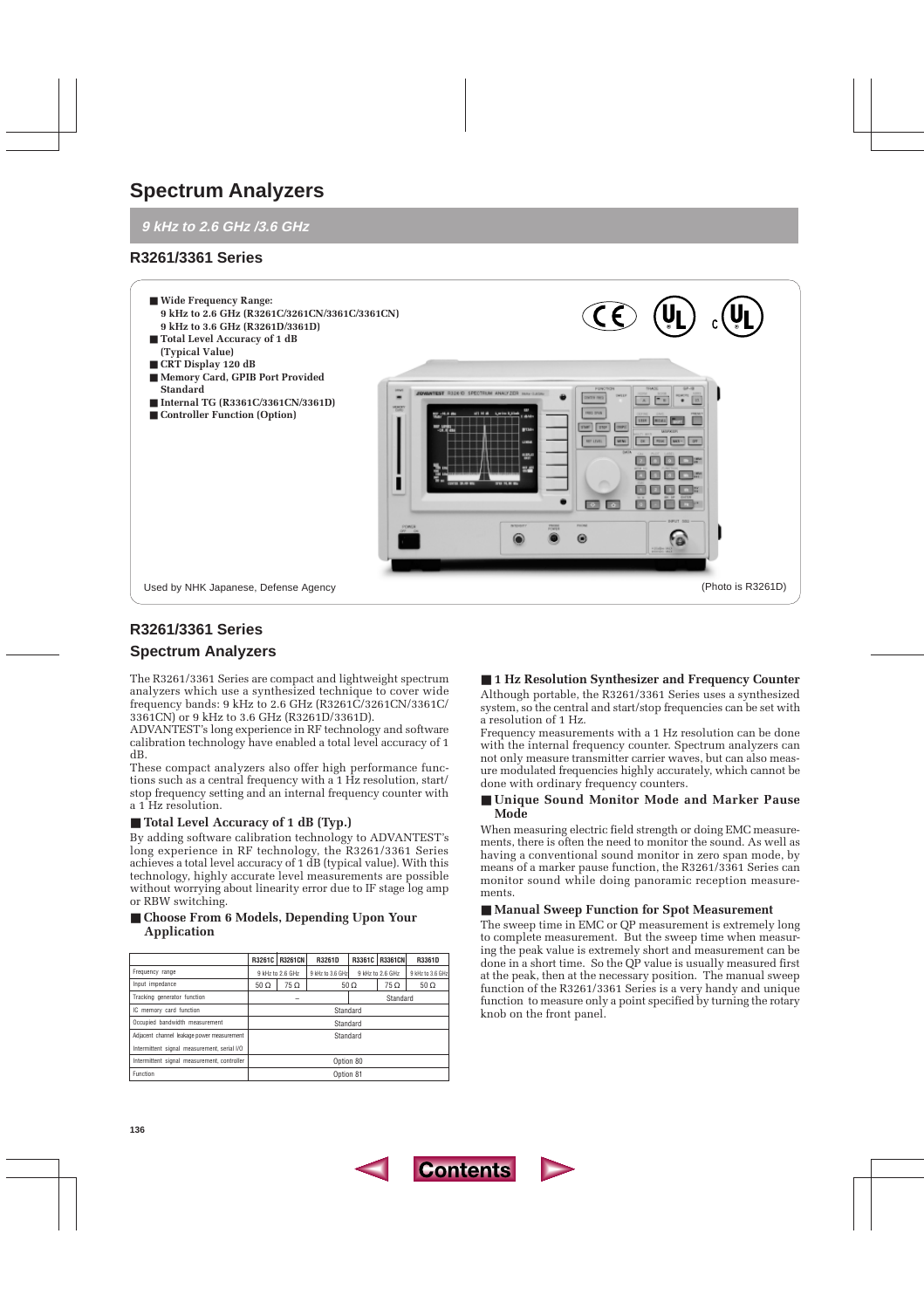# **Spectrum Analyzers**

**Portable Size High Performance Synthesized System**

# **R3261/3361 Series**

## ■ **Create Your Own Unique Menu**

The R3261/3361 Series spectrum analyzers are very functional, yet very easy to use because of the user-defined functions and define functions. The microprocessor built in to many measuring instruments improved the measurement accuracy and functions but they also made the systems very difficult to use. As a solution to this problem, the software menu method was developed. However, this method was still not satisfactory. ADVANTEST's new concept solves most of these problems.



#### ● **User-defined function**

The user–defined function allows the user to pick a desired function and define it on the USER key, which works the same way as the 'function keys' on a personal computer. The user can thereby create a customized software menu.

#### ● **Define Function**

The software key menu, which corresponds to the keys on the main panel, can be displayed and changed by using this function.

## ■ **Fast Measurement with Measuring Window Function**

The R3261/3361 Series models have a measuring window function. In conventional analysis, the user picks up only necessary portions from all the display data with a marker. However, you may need to focus on only the part being displayed. This is accomplished by the measuring window function. The window specification may include not only a frequency but a level. The frequency and level are not fixed but can be specified to arbitrary values for flexible analysis. In addition, since marker and sweep operations are possible in a range set by the frequency and level, the measuring time can be reduced greatly.



## ■ **120 dB Dynamic Range CRT Display**

The R3261/3361 Series are the first spectrum analyzers to have a dynamic range display of 120 dB. Since the dynamic range display of conventional displays was small when measuring frequency characteristics of filters or amps which use tracking generators, a single display was impossible. The R3261/3361 Series, however, can measure up to 110 dB in a single sweep.



## ■ **Burst Signal Analysis (Optional)**

Among many of today's popular media such as VCRs, 8 mm video, DATs, laser disks, floppy disks and TV, there are many which use revolving heads or intermittent signals.

As a company devoted to producing measuring instruments, ADVANTEST has worked on producing equipment for the measurement of these intermittent (burst) signals from an early stage.

Functions for burst signal measurement are available as an option in the R3261/3361 Series, to further expand its signal analysis ability, and contribute to the development of the latest technologies such as AV equipment.

Applications

- Measurement of VCR, 8 mm video, and DAT heads, as well as tape noise
- Evaluation of element plate characteristics and noise in laser disks
- Noise evaluation in TV1H (horizontal line)
- Noise measurement of only picture signal in TV cameras

## ■ **Controller Function For Automatic Measuring (Optional)**

An optional controller function can be installed into the R3261/ 3361 Series. It uses the easy–to–understand BASIC computer language, and can be used to control itself and another GPIB device connected to the GPIB port. Programs can be entered on a familiar, often–used terminal, or a personal computer in terminal mode. Parallel I/O devices can be controlled by means of the controller function, and automatic measurements with jigs are possible.

For small–scale systems, these functions are extremely effective in terms of cost and space.

Entered programs, measurement conditions, waveform data or other items can be saved on an IC memory card, so that when running the program, only the spectrum analyzer need be used.